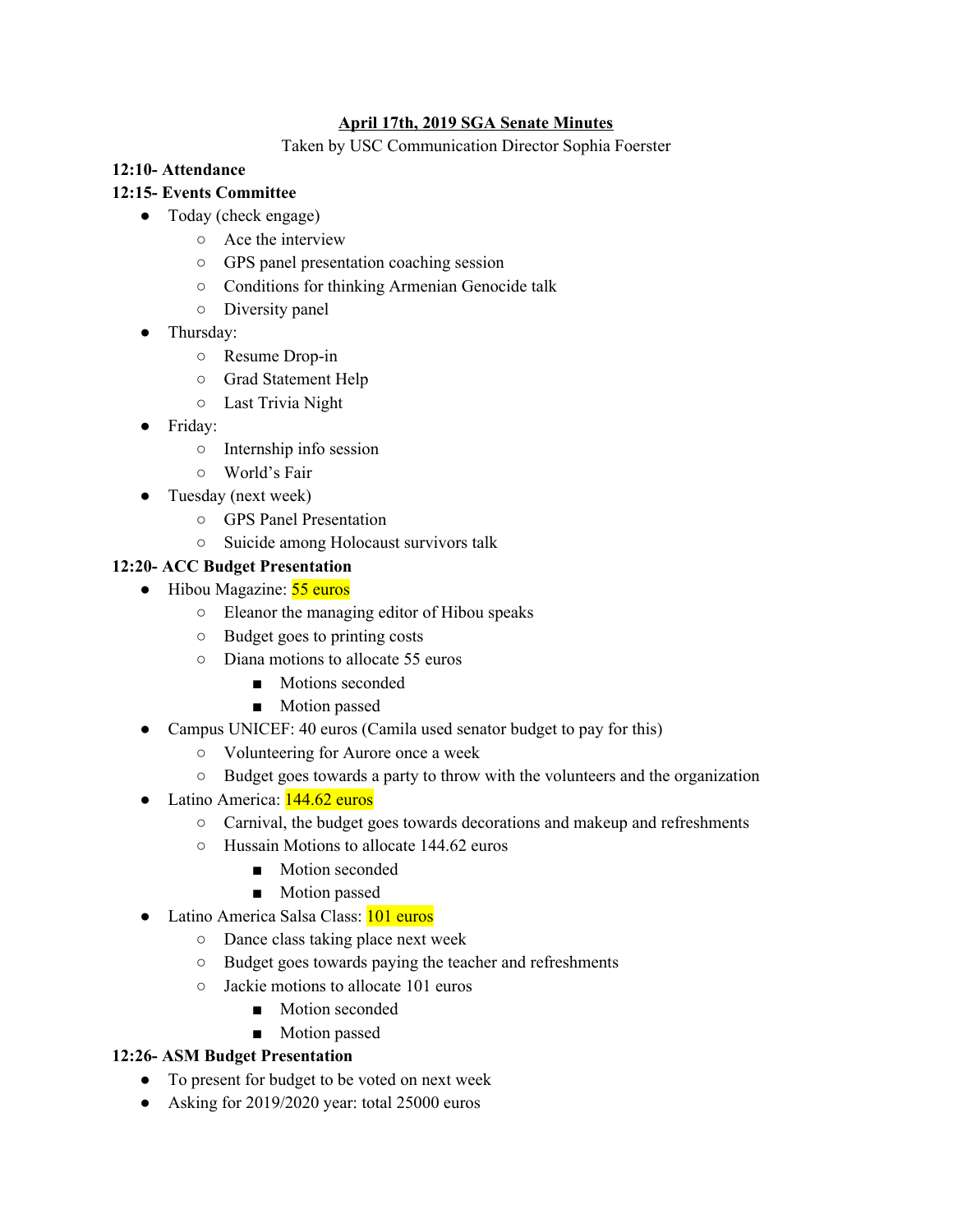- Spent 2018/2019 year: total 27008.58 euros
	- For fall 2018:
		- Magazine: 4914.66
		- Plume: 565.50
		- Play: 668.33
		- Investigative: 0
		- Graduate OpEd: 139.25
		- Marketing/Events: 3835.13
	- Projected Spring 2019:
		- Magazine: 5942
		- Plume: 1500
		- Play: 1000
		- Travel Writing: allocated 500 spent 0 (why we're asking for less for next year)
		- Fashion Journalism: allocated 500 spent 0
		- Marketing/Events: 4000 euros
- Total for fall: 10122.87 euros
- Total for spring 2019 (projected): 12,342 euros
- Total for year equaling: 22464.87 euros
- Next year's budget
	- Total would be about 12500 euros per semester

# ● TO BE VOTED ON NEXT WEEK

# **12:35- Caelin on World's Fair**

- This Friday
- Celebrating AUP's Diversity and food!
- We need volunteers this Friday
	- Early preparation
	- Setup
	- Ticket booth
	- Helping tables
	- Cleanup

## **12:37- Chiara with Requests**

- ALL SENATORS SEND EMAILS TO CONSTITUENTS:
	- Send out info about world's fair inviting everyone!
	- Send an email about applying for Senate for your department! Reach out to people you think would be good fits as well
- Hand out world's fair flyers and give it to ONE faculty/staff as a personal invitation

## **12:40- Constitution Amendments**

- Article III additions:
	- The Freshman class representative will represent only full-time degree-seeking students who have 0 to 31 credits
		- Hussain motions to amend
			- Motion seconded
			- Motion passed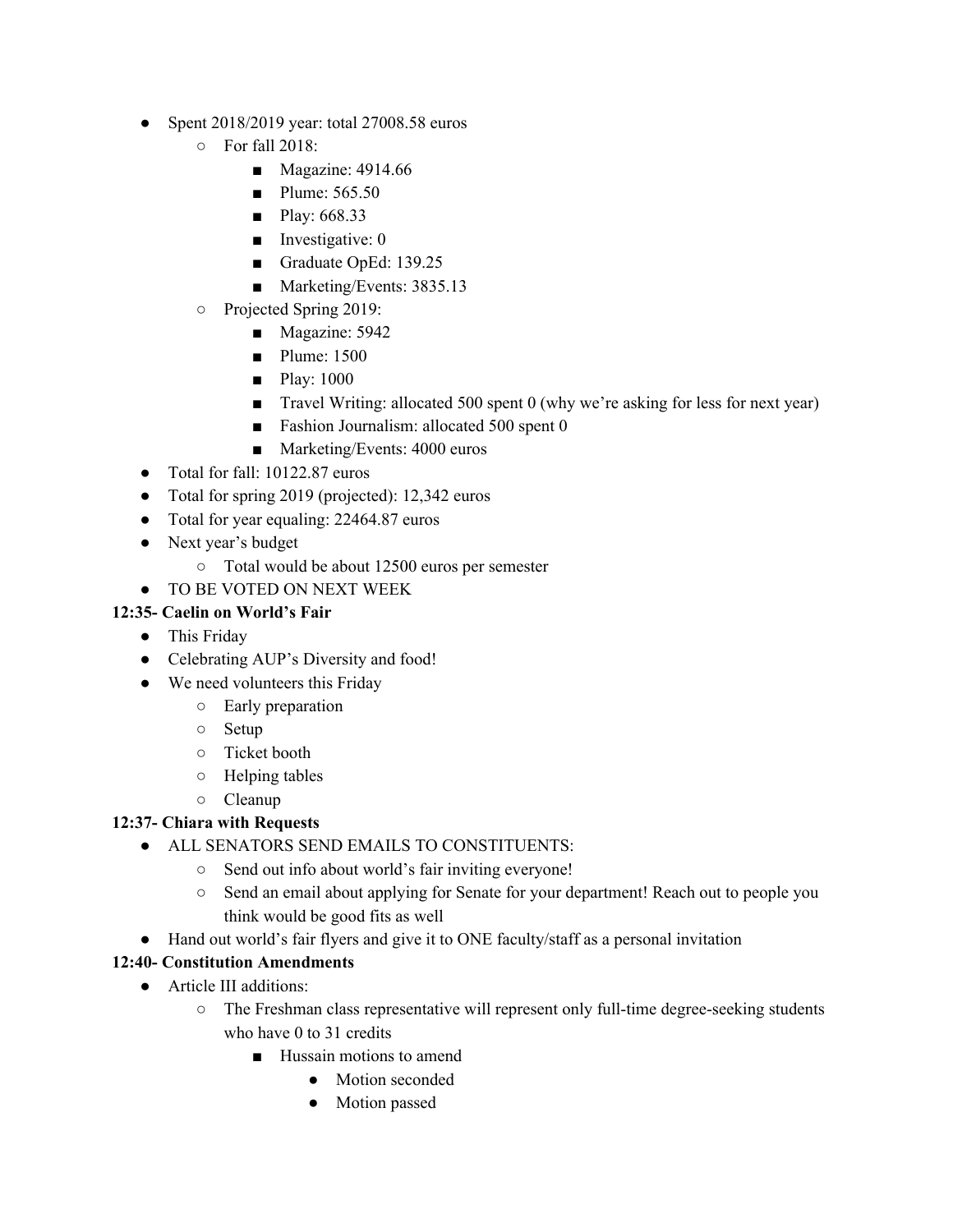- Annex II Intro
	- Changing of the outline "purpose"
		- Chris motions to amend annex to intro
			- Motion seconded
			- Motion passed
- Annex II Senator Responsibilities:
	- Outlining the duties of senators in the senate and outside
		- Motion to amend
			- Motion seconded
			- Motion passed
- Annex II Senator Responsibilities Additions:
	- Chris Motions to amend these additions
		- Hussain: debate
			- Hussain: "It should be optional to be apart of a committee not required"
			- Chris: disagrees: it's not enough to meet just once a week we should meet outside
			- Frances: As we've grown, we need to adapt to expanding and asking more from senate.
			- Caelin: what committees are there?
				- Events
				- Judiciary
				- Service
				- Careers
				- ACC
		- Debate is closed
- Annex IV: Quorum and Attendance (Additions)
	- Instead of having to report senators who have a lot of absences, the senator will be automatically be asked to attend a hearing
		- Chris: wants to amend the words "without a legitimate reason" to be moved. For its ambiguity
		- Motion to remove this phrase
			- Motion seconded
			- Motion passed
		- Chris motions to table the amendment (to be re-written and discussed further)
			- Motion seconded
			- Motion passed
- Annex IV: Voting by Proxy:
	- Gives you the power to be able to vote by proxy that you can appoint
		- Motion to amend the word "senate" to "senator"
		- Hussain motions to amend Annex IV
			- Motions seconded
			- Motion passed

### **13:08- News**

● Next week we will nominate students to sit in a task force for the learning commons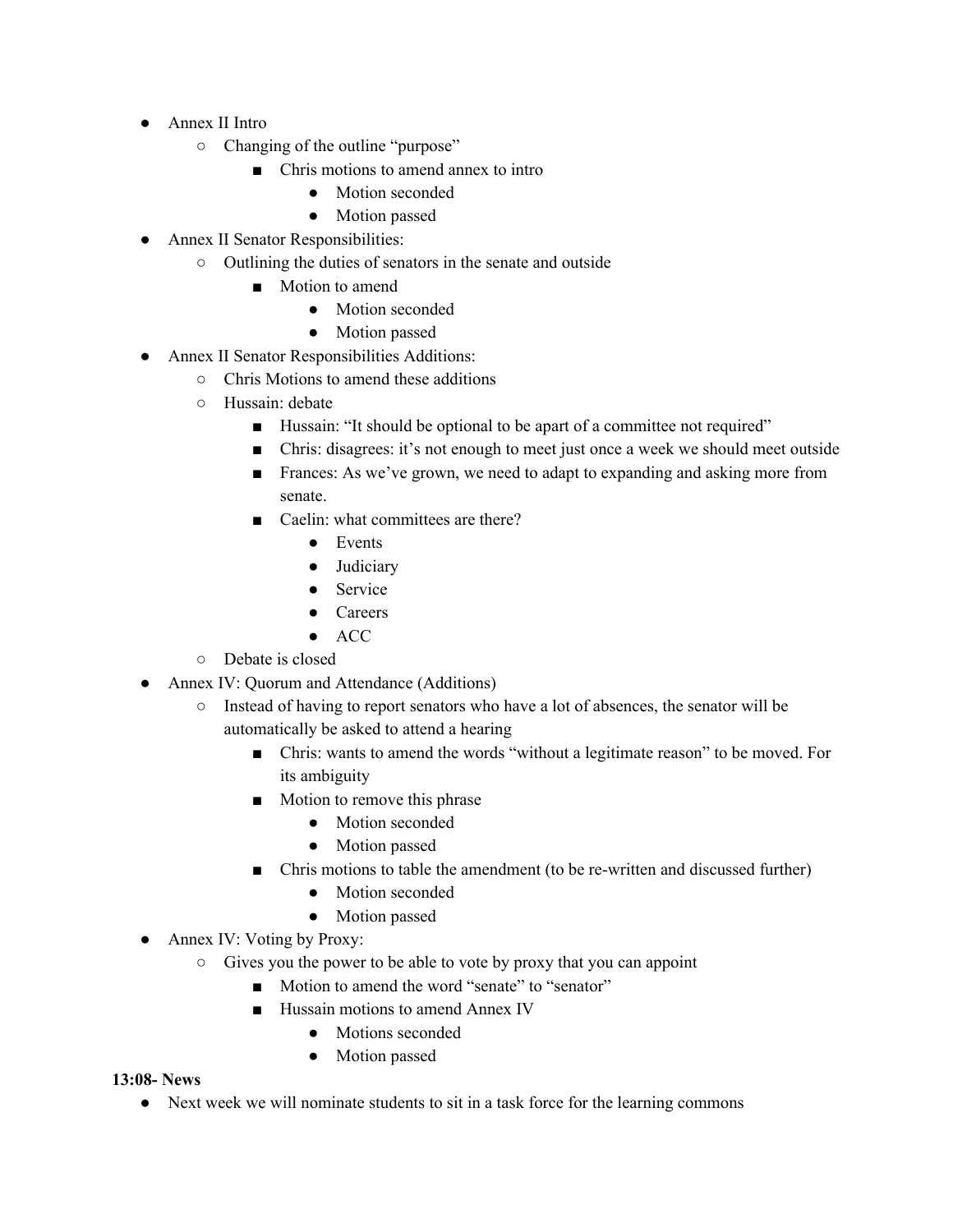- Quinn: reminder that we only have a few events coming up and we need volunteers for them.
	- World's fair on Friday
	- Boat party at the end of the year
	- It's really important to finish strong
- Caelin: even if you show up for only 30 mins it still makes a difference. Pack early and come help out
- Quinn: Encourage people to apply for SENATE!!!!
- CC Chiara in all the emails she asked you to send out

### **13:15- Senate Closes**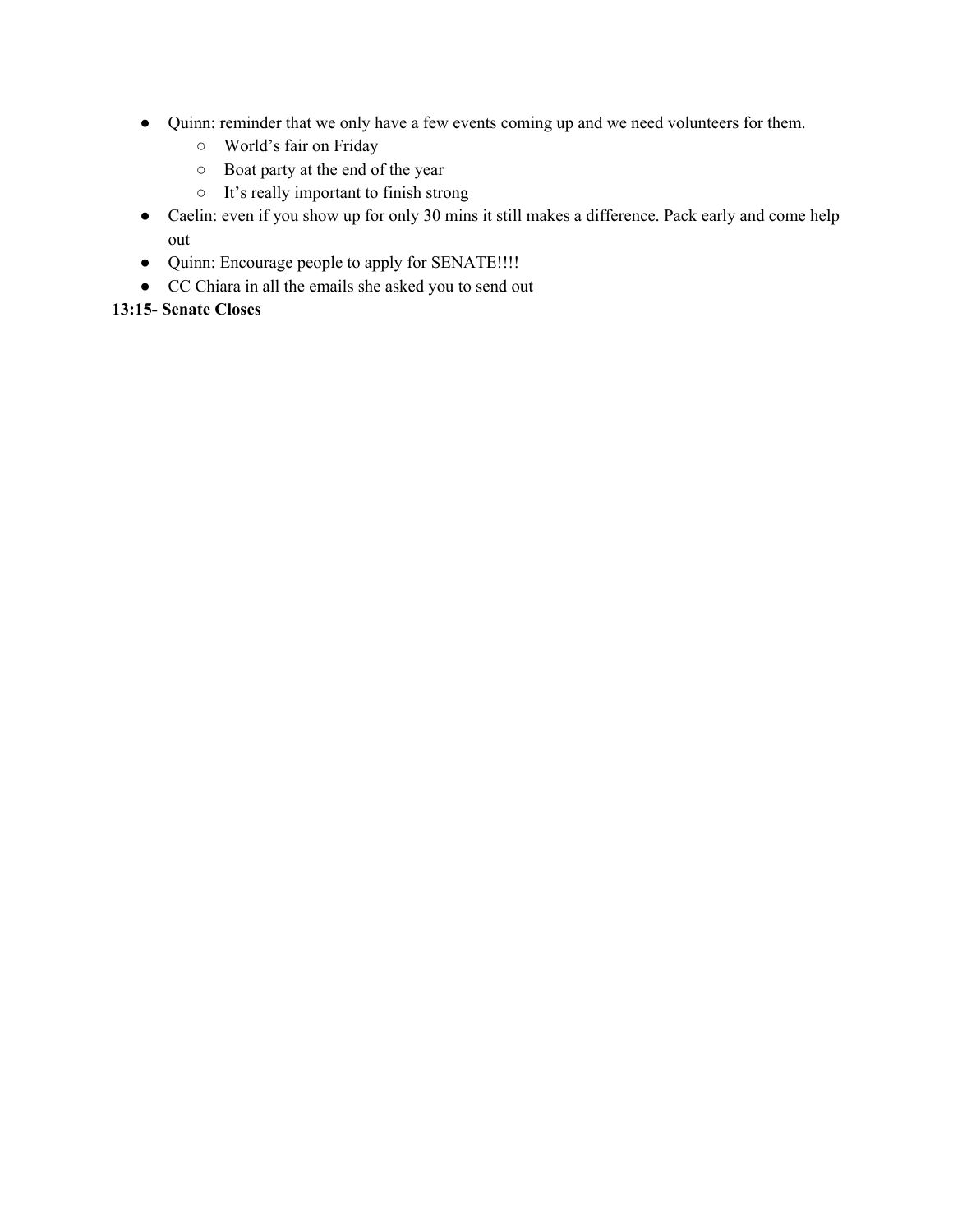